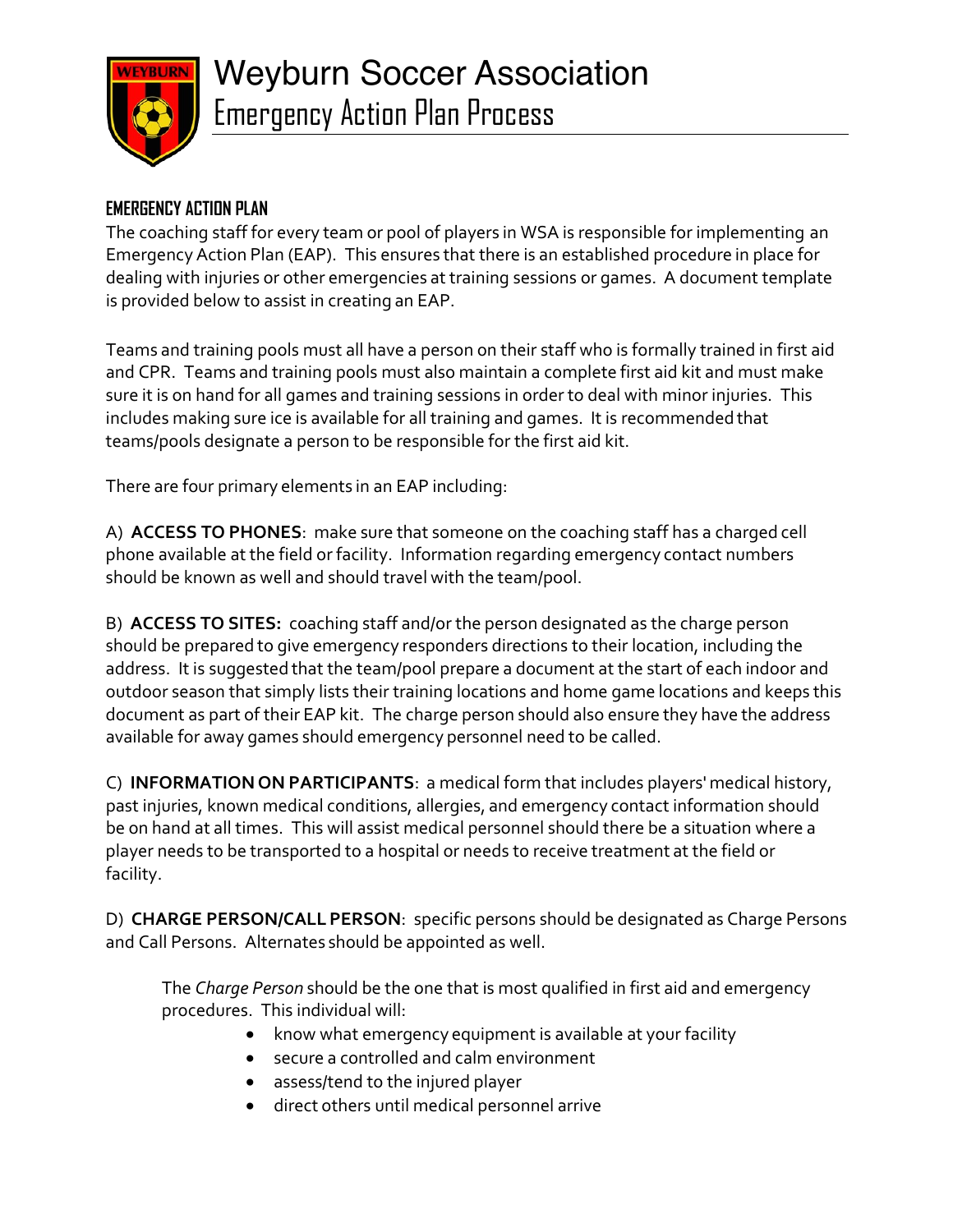The *Call Person* will:

- keep a record of emergency phone numbers and will know the location of telephones in the facility and/or keep a charged cell phone available during training and games
- make the telephone call for assistance
- guide the ambulance (if required) in and out of the facility

If it has been necessary for a team/pool to call for emergency medical support, a team official (coach, charge person, manager) must notify the WSA and should complete an Accident Report Form for submission to the Club Business Manager. The Accident/ Insurance Report Form is available by emailing wsapresident@sasktel.net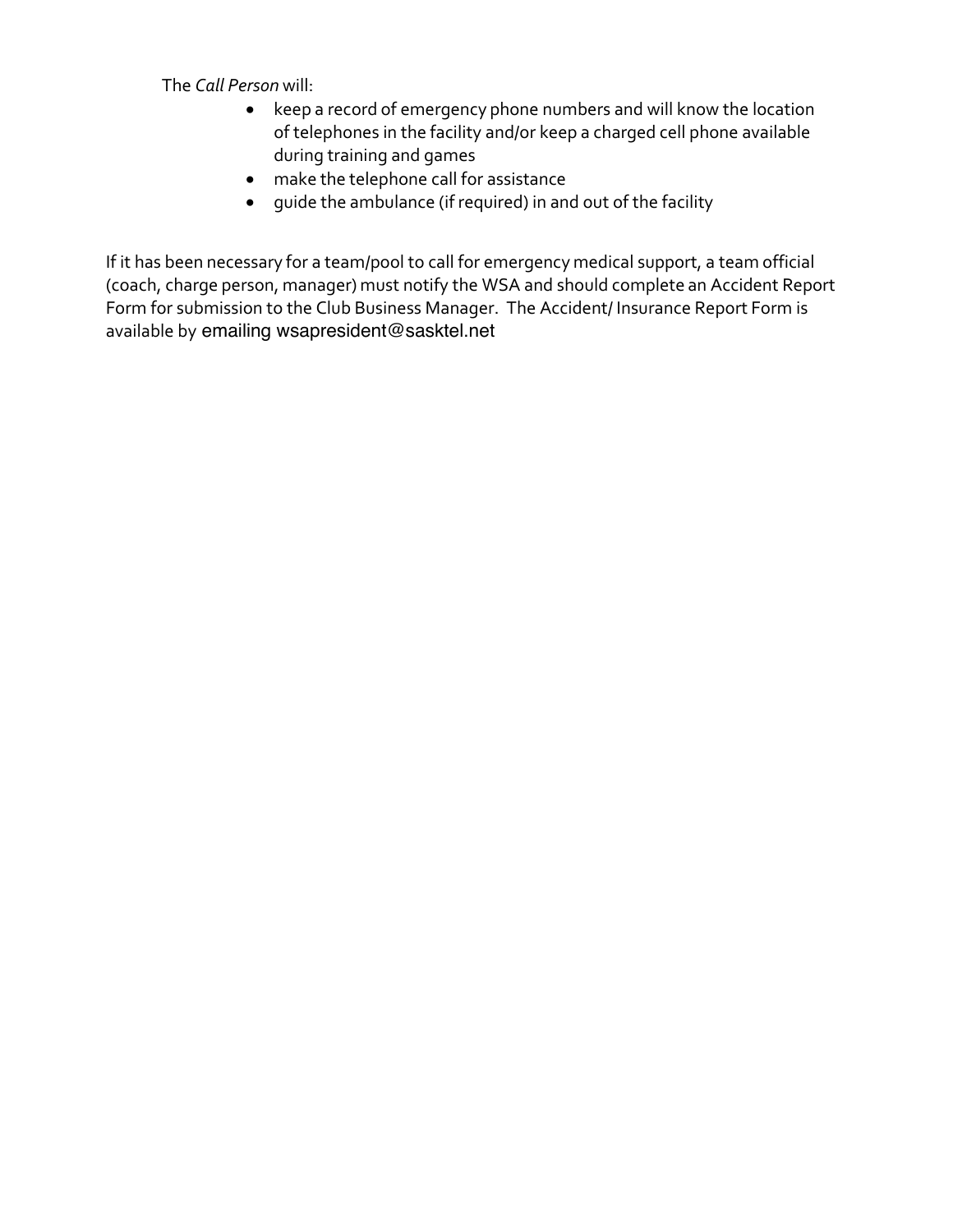

# Weyburn Soccer Association Emergency Action Plan Template

| <b>EAP for</b> (facility name or event): _ |  |
|--------------------------------------------|--|
| Charge Person: _                           |  |
|                                            |  |

**Call Person**: \_\_\_\_\_\_\_\_\_\_\_\_\_\_\_\_\_\_\_\_\_\_\_\_\_\_\_\_\_\_\_\_\_\_\_\_\_\_\_\_\_\_\_\_\_\_\_\_\_\_\_\_\_\_\_\_\_\_\_\_\_\_\_\_\_\_\_\_\_\_\_\_\_\_\_\_

## **Emergency Scenarios**:

Plan for injury:<br>At the beginning of your season during the parents meeting, find out who has first aid and CPR. Ask those Parents if they would be willing to help out for serious injuries. First Aid kit is located in the soccer shack.

Plan for missing child:

Dail 911 immediately, notify family and WSA at weyburnsoccer@sasktel.net or call Tyler at 306 861 7722 or Jason

Plan for severe weather:

Weyburn Soccer will decide by 4pm each day if soccer will be cancelled or not. Please<br>familiarize vour self with the lightning policy in the coach's section. If you hear a long When you hear the horn, evacuate as soon and possible. familiarize your self with the lightning policy in the coach's section. If you hear a long Air horn, that means a board member has seen bad weather and made to call to shut down. At the beginning of your season during the parents meeting, find out who has first aid and CPR. Ask those<br>Parents if they would be willing to help out for serious injuries. First Aid kit is located in the soccer shack.<br>Dia

\_\_\_\_\_\_\_\_\_\_\_\_\_\_\_\_\_\_\_\_\_\_\_\_\_\_\_\_\_\_\_\_\_\_\_\_\_\_\_\_\_\_\_\_\_\_\_\_\_\_\_\_\_\_\_\_\_\_\_\_\_\_\_\_\_\_\_\_\_\_\_\_\_\_\_\_\_\_\_\_\_\_\_\_\_\_\_

\_\_\_\_\_\_\_\_\_\_\_\_\_\_\_\_\_\_\_\_\_\_\_\_\_\_\_\_\_\_\_\_\_\_\_\_\_\_\_\_\_\_\_\_\_\_\_\_\_\_\_\_\_\_\_\_\_\_\_\_\_\_\_\_\_\_\_\_\_\_\_\_\_\_\_\_\_\_\_\_\_\_\_\_\_\_\_

\_\_\_\_\_\_\_\_\_\_\_\_\_\_\_\_\_\_\_\_\_\_\_\_\_\_\_\_\_\_\_\_\_\_\_\_\_\_\_\_\_\_\_\_\_\_\_\_\_\_\_\_\_\_\_\_\_\_\_\_\_\_\_\_\_\_\_\_\_\_\_\_\_\_\_\_\_\_\_\_\_\_\_\_\_\_\_

\_\_\_\_\_\_\_\_\_\_\_\_\_\_\_\_\_\_\_\_\_\_\_\_\_\_\_\_\_\_\_\_\_\_\_\_\_\_\_\_\_\_\_\_\_\_\_\_\_\_\_\_\_\_\_\_\_\_\_\_\_\_\_\_\_\_\_\_\_\_\_\_\_\_\_\_\_\_\_\_\_\_\_\_\_\_\_

Plan for evacuation of facility: